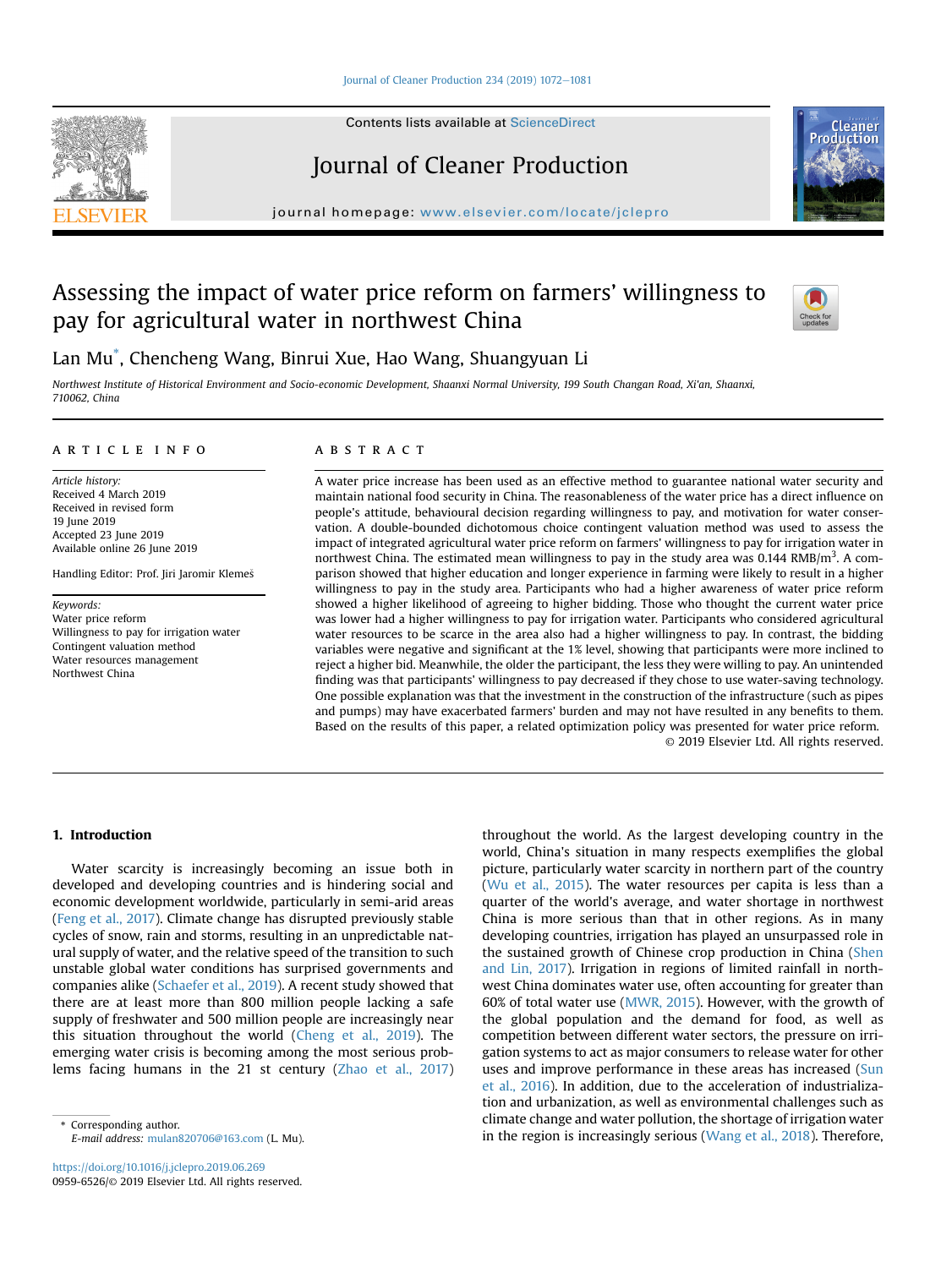future irrigation water supply will continue to decrease in northwest China. Solutions to the potential problems of irrigation water supply have been focused on water resources demand management in China ([Zhao et al., 2016\)](#page-9-0).

With the increasing demand for global water resources, the increasingly serious problems faced by scholars and policymakers have attracted the interest of some analysts, e.g., [Li et al. \(2018\)](#page-9-0) to recommend changing crop water requirements in water-deficient areas. [Castellano et al. \(2008\)](#page-9-0) suggested changing water supply management into water demand management to solve the problem of the current water crisis. There is clear theoretical and empirical evidence from several scholars that water price leveraging is considered as the most effective mean of water demand management to advance water allocation and water conservation [\(Pesic et al., 2013](#page-9-0); [Tortajada et al., 2019](#page-9-0)). Water pricing can show the economic value of this valuable resource and encourages water users to more wisely utilize water resources. Furthermore, pricing can guide farmers to adopt irrigation technologies with high irrigation efficiency or to change to a more productive cropping pattern ([Schoengold et al., 2006](#page-9-0)). Previous research findings in several countries have shown the demand for irrigation water is inelastic because the price is too low, and only when the price of water is increased to a relatively high level does, the pricing promote water conservation (Sidibé et al., 2012; [Berbel](#page-9-0) [et al., 2018](#page-9-0)). The Chinese government has always attached great importance to the issue of water pricing. Although agricultural water demand is high in northwest China, the irrigation water price is relatively low, accounting for only one-third of its production cost. In these regions, agricultural water prices are charged mainly on a non-volumetric basis. For example, because of the lack of water metering facilities, water charges are paid according to the size of the irrigation area. Thus, if the price is low, this leads to a lack of water-saving incentives for farmers and affects their motivation to pay the water fee ([Huang et al., 2010](#page-9-0)). In particular, the low water prices lead to the coexistence of a water resources shortage, waste and side effects on farmers' income, the irrigated area is in a serious deficit management state in northwest China [\(Liu et al., 2019](#page-9-0)). In addition, the low price of water also result in insufficient maintenance and management of irrigation channels including serious seepage. Instead, it has affected farmers' motivation to pay for the water, thus forming a vicious cycle of poor management of the water supply system. Thus, the current water price policy cannot systematically reflect water commodity attribute. Therefore, integrated agricultural water price reform in China is imperative ([Yu](#page-9-0) [and Shen, 2014](#page-9-0)).

Hopefully, the No. 1 document (refers to the first document released annually by the Central Committee of the Communist Party of China), which has a programmatic and guiding position in the work of the country throughout the year, can improve the situation. The problems mentioned in the No.1 document are the urgent problems the need to be solved by the country throughout the year. The No.1 document issued by the central government in 2017 and calls for promoting the comprehensive reform of agricultural water prices and improving the water prices formation mechanism and the inventive mechanism for agricultural water conservation. One of the main points of the document is to increase the water price to the price needed to meet the operating and maintenance costs of a water supplier within 10 years ([Zhang et al.,](#page-9-0) [2017](#page-9-0)). Under such a policy background, the implementation of a ladder water price system will promote agricultural water re-sources conservation and improve water use efficiency [\(Shen and](#page-9-0) [Wu, 2017](#page-9-0)). Although increasing water prices can induce farmers to save water, it will further weaken farmers' motivation for farming and affect the originally fragile agricultural production system. [Aidam \(2015\)](#page-8-0) showed that increasing the water price will lower farmers' incomes as a result of adjusting their planting structure and increasing the agricultural production input. [Liu et al.](#page-9-0) [\(2015\)](#page-9-0) reported that increasing agricultural water prices will undoubtedly be in conflict with poverty alleviation in rural areas in northwest China. Thus, water pricing needs to be carefully set such that water is affordable to the water user while also being financially sustainable for the supplier [\(Nikouei and Ward, 2013](#page-9-0)). In consideration of the potential impacts of the proposed water price increase, as the main users of agricultural irrigation water, farmers' attitudes to water prices and their willingness to pay (WTP) should be considered in the formulation and implementation of water pricing reform.

In areas where water price reform needs to be implemented to achieve sustainable use of water resources, estimates of farmers' WTP are needed to assess the transmission effect of increasing water price. [Toshisuke and Hiroshi \(2008\)](#page-9-0) evaluated the economic value of irrigation water to urban and non-urban users in Japan and indicated that rural users who depended on water resources for household use and to maintain agricultural income had a higher WTP for water than that of urban users. [Baghestani and Zibaei](#page-9-0) [\(2010\)](#page-9-0) reported that farmers using groundwater as the only source of water have a higher WTP compared to that of farmers that used both surface and ground water based on the continent valuation method (CVM). [Storm et al. \(2011\)](#page-9-0) modelled demand for irrigation water in the Moroccan Drâa Valley based on the CVM and indicated that farmers' true willingness to pay (WTP) was higher than the current water prices in the region, but those authors also noted that only small increases in cost would be politically tenable. [Mesa-Jurado et al. \(2012\)](#page-9-0) suggested that the WTP of farmers based on the CVM in the Guadalquivir River Basin in southern Spain increased under conditions of water scarcity when farmers perceived the impact of guaranteed water supply to positively affect their own welfare. [Tang et al. \(2013\)](#page-9-0) estimated farmers' WTP for water using the CVM and the results showed that the current price of water in the agricultural sector is lower than the farmers' WTP because farmers are reticent to pay for irrigation water. [Alcon](#page-8-0) [et al. \(2014\)](#page-8-0) suggested that farmers' WTP are twice their current irrigation water price to ensure water supply reliability, but they are averse to any other institutional changes including water price increases. [Guilfoos et al. \(2019\)](#page-9-0) conducted a contingent valuation study and found a mean WTP for water filters of \$ 18 USD for the general population and an estimate near zero for subjects with a perceived "very clean" water quality. In addition, WTP impact factors are also proposed base on WTP analysis models. WTP for water has significant positive correlations with subsidy policy, top dressing time, age, scale, irrigation investment and net income, while work time and informant sources have a negative impact [\(Zhou](#page-9-0) [et al., 2018](#page-9-0)). [Bozorg-Haddad et al. \(2016\)](#page-9-0) reported that, with water rationing, farmers' WTP and water use are affected by the water price, water shortage distribution, irrigation system type and crop type. [Knapp et al. \(2018\)](#page-9-0) also identified a set of factors that influence producers' WTP and indicated that a higher awareness of water scarcity seems to predict increases in producers' WTP for irrigation water. [Guerrero-Baena et al. \(2019\)](#page-9-0) suggested that farm characteristics related to irrigation water dependency (water availability risk exposure) significantly determine farmers' WTP for to improve water supply reliability, showing a positive relationship. Moreover, the results also showed that socio demographic variables influenced farmers' WTP. Although there is an increasing consensus on farmers' WTP and its influencing factors for different purposes, few issues relate to their response to an irrigation water price increase when pricing reform is implemented.

The aforementioned literature has resulted in important advances in the analysis of farmers' willingness to pay for water. Despite these contributions, we have found few studies ([Garrone](#page-9-0)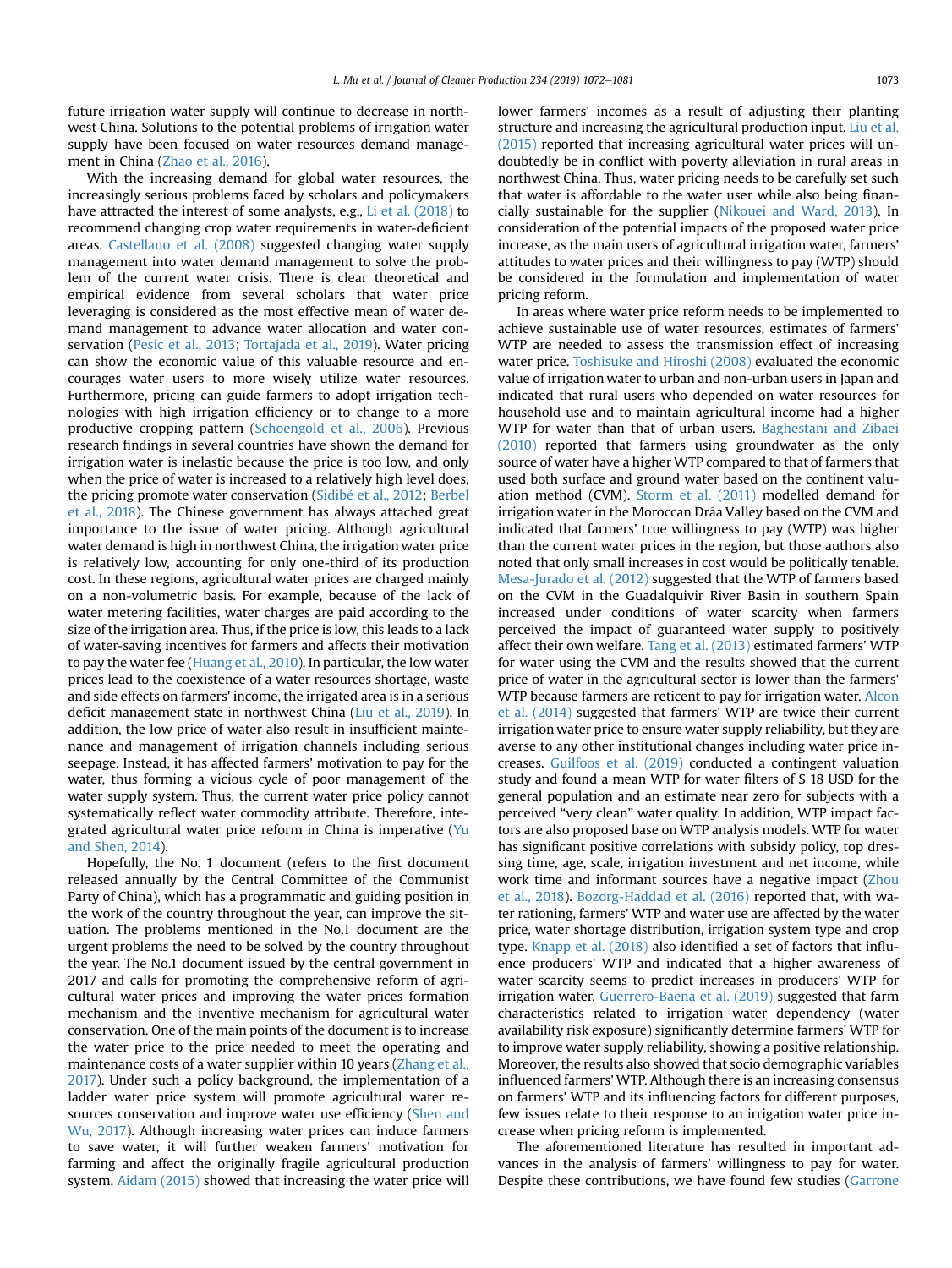<span id="page-2-0"></span>[et al., 2019;](#page-9-0) [Masserini et al., 2018\)](#page-9-0) that appeared to pay attention to the following: (1) differentiated pricing for different attitudes and willingness of participants; (2) a reasonable grasp of the scale of the water price adjustment; and (3) the influence of participants' subjective factors on their willingness to pay. To fill this gap, we used a double-bounded dichotomous choice contingent valuation method (DBDC-CVM) to estimate the impact of the differentiated water price on farmers' willingness to pay and its influencing factors for irrigation water in northwest China. Our WTP findings are useful to policy makers and agricultural producers around the world where irrigated agriculture is critical to the economy and adaptation to increasing water price is a concern. In particular, the results are important for evaluating the viability of water price reform to increase the agricultural water price and are helpful in providing a scientific and reasonable reference for facilitating the comprehensive reform and water use efficiency increasing in China. In addition, the results can effectively improve the level of Chinese agricultural water resources management and can be of great value in promoting the nation's economic and ecological sustainable development. Our analysis also examined which factors had predictive power for influencing participants' WTP from the subjective and objective angles. Both our research design and research findings are significant in understanding the potential for the implementation of water price reform to achieve sustainable use of agricultural water resources.

## 2. Policy background

China continues to deal with severe levels of water shortage and water pollution. Simultaneously, rapid socioeconomic development, urbanization and industrialization have threatened the sustainable use of water resources. This phenomenon is gradually driving the growth of water use by industry and urban residents, and also increasing competitive consumption of water resources by agriculture and other sectors. Under this background, the Chinese government has been tasked with a pilot program for the further enrich the theory of agricultural water resources management.

In 2012, China conscientiously began carrying out the strictest water resource management (SWRM) system that was proposed in 2011. This emerging SWRM approach was positioned in the 2011 Central Committee No. 1 Document of the Communist Party of China as a strategic move to achieve a sustainable utilization of water resource and human-water harmony. SWRM is symbolically dubbed 'three red lines', which represents a policy of: (1) the control of the development and utilization of water resources, and total water consumption for agriculture at the end of 2030 should not overtop 700 billion  $m^3$  (2) the control of water use efficiency, and the effective utilization coefficient of farmland irrigation water will be raised to more than 0.6 and (3) the restriction of pollutants in water function areas, and the water quality standard in water functional areas will be increased to more than 95% by 2030 ([Ministry of Water Resources, 2012\)](#page-9-0).

In 2016, the Office of the State Council issued an official document on agricultural pricing reform: within 10 years or so, it will establish and improve a pricing mechanism for agricultural water that can reflects the cost of water supply in a reasonable way, which is conductive to water conservation and institutional innovation. And the prices can be raised to the full cost level in areas where water resources are scarce and users have strong affordability (Offi[ce of the State Council, 2016](#page-9-0)). In addition, an investment and exact subsidy mechanism which is corresponding to the formation mechanism of agricultural water price will be established (Offi[ce of](#page-9-0) [the State Council, 2016\)](#page-9-0). Although theoretically, price mechanism is key instruments to increase the efficiency of water resources utilization, farmers' attitudes should also be considered. Without this, the result of the pricing reform may have a series of unexpected effects. Therefore, in this paper we will know farmers' WTP for irrigation water under the pricing reform.

#### 3. Methodology

Based on the design of the research, a data flow diagram ([Fig. 1\)](#page-3-0) was developed to better present the methodological steps followed during the process of the study.

## 3.1. Study area description

The study area of this paper is Xi'an [\(Fig. 2\)](#page-3-0), which is the main agricultural area in the Weihe River basin in China. It is the capital of Shaanxi province, lying in the center of the Guanzhong Plain in the northwest of China. According to the Xi'an City [Statistics Bureau](#page-9-0) [\(SBXC, 2013\)](#page-9-0), the city covers an area of  $1.01 \times 10^6$  ha and encompasses 11 districts and 2 counties under its governance. Except for Lianhu, Xincheng and Beilin districts because they have no agricultural development, the other 8 districts and 2 countries are typical irrigated agricultural area. The total population of Xi'an city is 8.59 million residents, of whom about 27.95% are located in rural areas. The average annual rainfall is 426.70 mm, however, rainfall generally occurs outside the growing season (October to May). And during the growing season the insufficient rainfall forcing farmers to rely heavily on pumping groundwater to irrigate the crops. The water resources per capita of this region are  $278 \text{ m}^3$  approximately 1/6 of the national average, which is only 1/24 of the world average level. Moreover, the spatial distribution of water resources is extremely uneven. The area of the farmland in Xi'an city is 246,000 ha, of which about 74% is irrigated.

Following the economic development and the increase of residents' income, the water consumption of industrial and living sectors has been increasing continuously, water consumption competition between sectors is increasingly fierce, and the water supply for agriculture will continue to decline. Due to climate and the traditional economic development pattern are changing, the total water resources in various river basins have been significantly reduced, so farmers have no choice but to extract more groundwater. For decades, approximately 55.16% of irrigation water has been obtained via deep groundwater exploitation. In order to keep its current normal industrial and agricultural production, the city has to draw 127.75 million  $m<sup>3</sup>$  of groundwater every year. The excessive exploitation of groundwater not only causes land subsidence but also leads to soil salinization and vegetation degradation and other ecological problems in this study area.

This is an area with such a shortage of water resources, however, the water use efficiency is still very low. One explanation for the phenomenon is that agricultural water price is low, which causes the ineffectiveness of price mechanism to effective regulate water management and allocation. At the same time, it is imperative to recognize the product attributes of water resources and to reflect the scarcity of water resources through the market mechanism, for the purpose of promoting water-saving through price leveraging ([Guo, 2006](#page-9-0)). However, as the main users of agricultural irrigation water, farmers' attitudes to water price and bearing capacity of water price should be considered in the formulation and implementation of water pricing police process. That is mainly because water rate is the most important input in agricultural farming production.

## 3.2. Econometric model

The research was conducted based on DBDC model, and this is a derivation of the single-bound dichotomous choice (SBDC) model.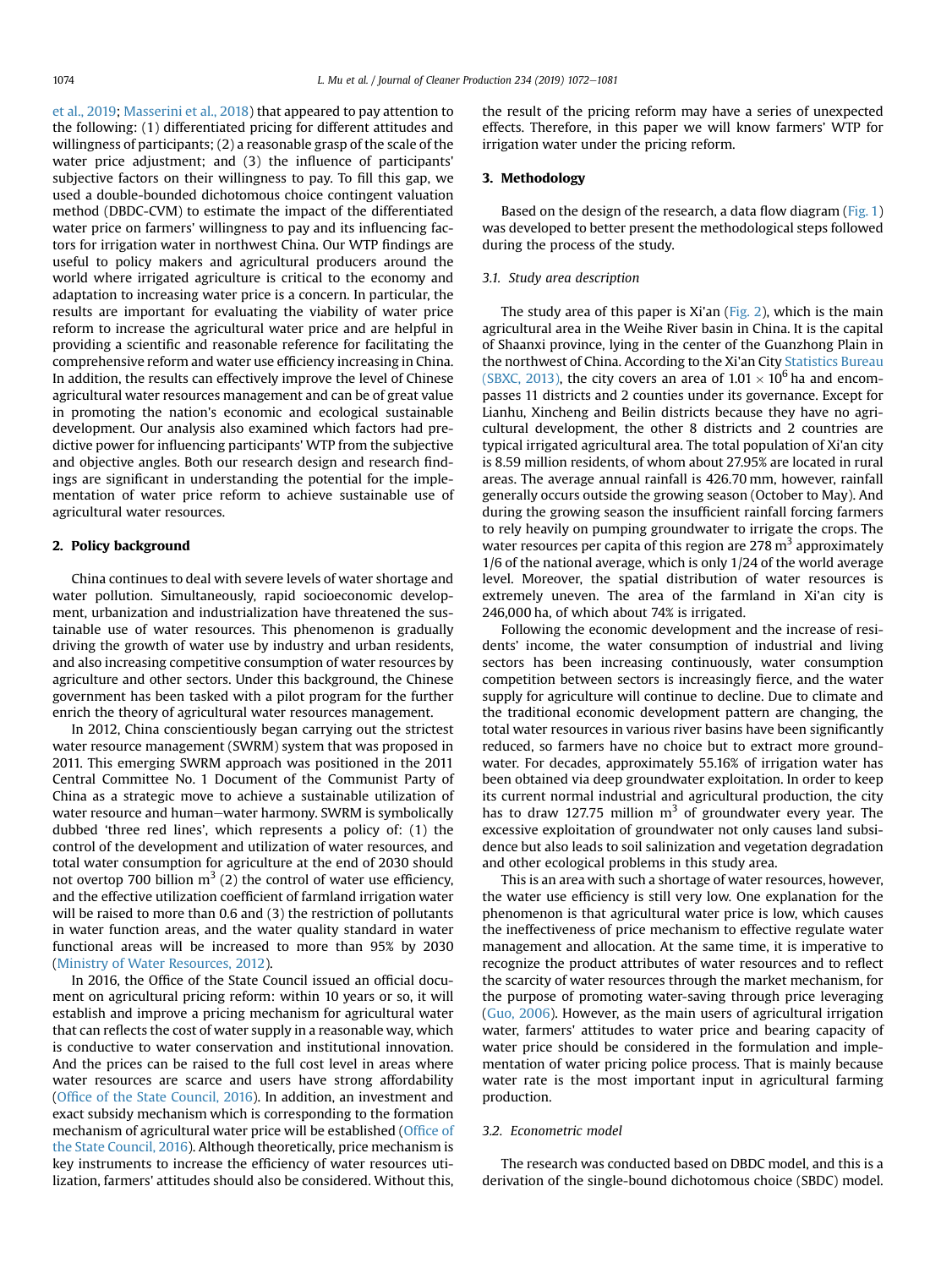<span id="page-3-0"></span>

Fig. 1. Conceptual framework and workflow for the assessment of water price reform on farmers' willingness to pay and its influencing factors.



Fig. 2. Map of the location of the study area.

As for the SBDC model, if the participants would like to pay only one single bidding for a service they will answer "yes or no". And the likelihood of answering "yes" to the offered bidding is written by:

$$
P_i^Y(b^k) \le \Pr\left\{b^k \le \max WTP\right\} \tag{1}
$$

On the contrary, the probability of "no" answering is  $1 - P_i^Y(b^k)$ , where  $b<sup>k</sup>$ is the given bidding [\(Hanemann et al., 1991\)](#page-9-0). While a participant's WTP is higher than the given bidding and the equation can be proposed [\(Koss and Khawaja, 2001\)](#page-9-0):

$$
\pi^Y = \frac{1}{1 + e^{-\left(\alpha + \beta b^k + \sum \delta_j Z_j\right)}}\tag{2}
$$

where $\pi$ <sup>Y</sup> is the likelihood of the yes answer,  $\beta$  is the bidding coefficient, and  $\delta_i$  is the coefficient of j control variables, Z.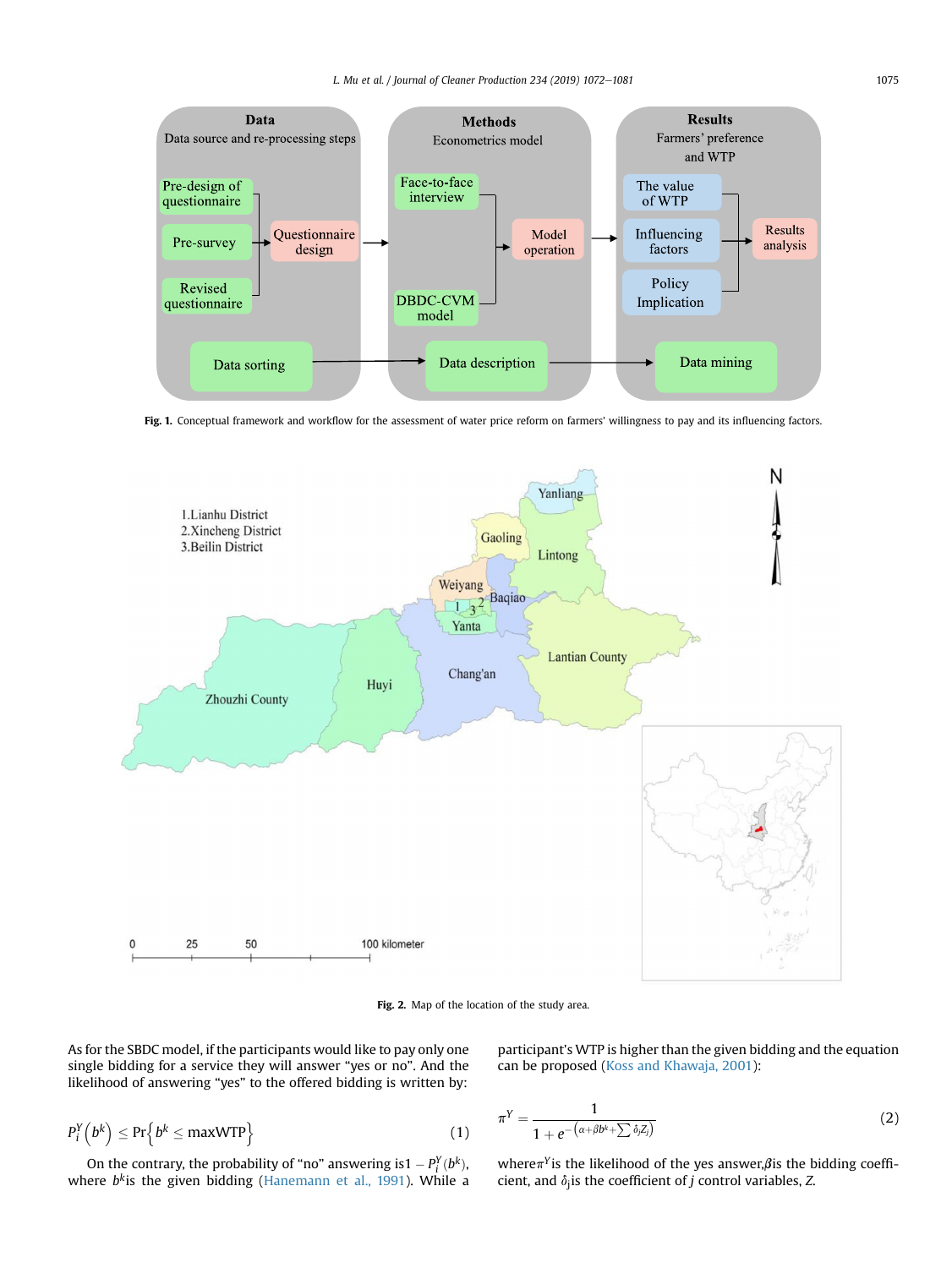<span id="page-4-0"></span>In the DBDC model, each participant should response to two successive given biddings. When a participant replied "yes" to the given bidding, then the investigator will propose a greater bidding. In contrast, if the participant replied "no", and a lower bidding will be given. Therefore, each participant falls into the following four classification, yes to yes (YY), yes to no (YN), no to yes (NO), and no to no (NN). And the likelihood of the four answers can be defined as:

$$
\pi^{YY}\left(b_i^l, b_i^U\right) = \Pr\left\{b_i^l \le \text{maxWTP} \text{ and } b_i^U \le \text{maxWTP}\right\} \tag{3}
$$

$$
\pi^{YN}\left(b_i^I, b_i^U\right) = \Pr\left\{b_i^I \le \text{maxWTP} \text{ and } b_i^U \ge \text{maxWTP}\right\} \tag{4}
$$

$$
\pi^{NY}\left(b_i^I, b_i^L\right) = \Pr\left\{b_i^I \ge \text{maxWTP} \text{ and } b_i^L \le \text{maxWTP}\right\} \tag{5}
$$

$$
\pi^{NN}\left(b_i^l, b_i^l\right) = \Pr\left\{b_i^l \ge \text{maxWTP} \text{ and } b_i^l \ge \text{maxWTP}\right\} \tag{6}
$$

where the  $b_i^l$ ,  $b_i^L$ and  $b_i^U$  represented the initial, lower, and upper bidding respectively, and i is the participant index. And the DBDC model allows for a bounded interval (Eqs.  $(4)$  and  $(5)$ ), or maximum and minimum bound (Eqs.  $(3)$  and  $(6)$ ) ([Nayga et al., 2006\)](#page-9-0). Using Eq.  $(2)$ , Eqs.  $(3)$ – $(6)$  are changed:

$$
\pi^{YY} = \frac{1}{1 + e^{-(\alpha + \beta b_i^U + \sum \delta_j Z_j)}}\tag{7}
$$

$$
\pi^{YN} = \frac{1}{1 + e^{-(\alpha + \beta b_i^l + \sum \delta_j Z_j)}} - \frac{1}{1 + e^{-(\alpha + \beta b_i^l + \sum \delta_j Z_j)}} \tag{8}
$$

$$
\pi^{NY} = \frac{1}{1 + e^{-(\alpha + \beta b_i^L + \sum \delta_j Z_j)}} - \frac{1}{1 + e^{-(\alpha + \beta b_i^L + \sum \delta_j Z_j)}} \tag{9}
$$

$$
\pi^{\text{NN}} = \frac{1}{1 + e^{-(\alpha + \beta b_i^L + \sum \delta_j Z_j)}}\tag{10}
$$

The log-likelihood function for the DBDC model,  $L^{DB}$  is defined as:

$$
L^{DB} = \sum y_i^{YY} \log \pi_i^{YY} + \sum y_i^{YN} \log \pi_i^{YN} + \sum y_i^{NY} \log \pi_i^{NY} + \sum y_i^{NY} \log \pi_i^{NY}
$$
  
+ 
$$
\sum y_i^{NN} \log \pi_i^{NN}
$$
 (11)

where  $y_i^{XX}$  is a metrics variable of the  $i^{th}$  participant.

According to [Koss and Khawaja \(2001\)](#page-9-0), based on Eq. [\(2\)](#page-3-0) and the DBDC model, the WTP can be estimated as:

$$
WTP = \frac{\ln\left(1 + e^{(\alpha + \sum \delta_{ij} Z_{ij})}\right)}{-\beta}
$$
\n(12)

#### 3.3. Data and variable definitions

Our goal was to estimate the WTP for irrigation water under a price increase using the CVM by developing an appropriate WTP survey. Potential survey participants were irrigation water users in the study area. Considering that some county households did not have internet in their homes, online communication was inconvenient and the response rate was low, while face-to-face communication could be more friendly and effective in presenting our ideas, and its response rate is higher. Thus, research data were acquired through face-to-face interviews completed by Shaanxi Normal University and the Chinese Academic and Sciences. Considering the constraint of participants' time and understanding, the questionnaire was designed to be concise and avoid openended answers. The survey had nearly 50 questions that will took participants 20–30 min to complete. The concern with the CVM was the reliability and validity of the responses. Therefore, the potential deviations and their solutions of the questionnaires are shown in Table 1. To minimize deviations, 200 questionnaires were conducted as a pre-survey. The questionnaires were then revised according to the pre-survey results. A total of 1000 questionnaires were completed in the 8 districts and 2 counties; 43 of the questionnaires were removed due to the vague understanding regarding WTP questions. Therefore, analysis was carried out using 957 questionnaires in this study. The survey was conducted during July and August of 2017.

The face-to-face interview had four sections. The first section of the questionnaire was an instruction. This section was designed to introduce the identity of the investigators and to explain the purpose of the interview and the main contents of the interview to eliminate the participants' hesitancy and dispel their misgivings.

The second section addressed the socio-economic status of the participants. The section involved the participants' gender, age, family size, education level and income level. The variable definitions and the results of the statistical survey are included in [Table 2.](#page-5-0) The socio-economic survey of the farmers showed that 66.98% were male and 33.02% were female. The majority of the participants (66.8%) were between 38 and 68 years old, while 22.2% were in the 18-38 years old category; 5% were under-18 years old and 6% were 68 years old. Classification of participants based on their education showed that 144 (15%) of the farmers had a bachelor's degree or higher, 28% (265) of the participants' highest educational attainment was high school, 451 (47%) did not have 12 years of compulsory education, and 97 (10%) were illiterate. Three quarters of the farmers lived in a joint family system (two children or more), while one-fourth of the participants followed by the adopted nuclear family system (one child). The average number of years of planting experiences was 23.57 years, and ranged from 0 to 49 years. A total of 64.2% of the participants undertook agriculture followed by both agriculture and business or business (35.8%). The gross income and the farming shares were all proposed to assess the livelihoods of the participants. Regarding the size of the holding, 61.75% operated in cash crops followed by 38.25% in food crops.

#### Table 1

The potential deviations and their solutions of the questionnaire.

| Deviation types            | The method to reduce deviation                                                                                                  |
|----------------------------|---------------------------------------------------------------------------------------------------------------------------------|
| Sampling deviation         | Random selection of respondents from farmers to avoid the specialization of the surveyed farmers                                |
| Non reaction deviation     | Questionnaire was designed to be concise and give the opportunity to express uncertainty to the respondents                     |
| Stating point deviation    | Pre-investigation                                                                                                               |
| Information deviation      | Farmers had a good understanding of the local irrigation water, and the questions about the price of water can be answered well |
| Interview method deviation | Face-to-face interview                                                                                                          |
| Investigator deviation     | All the investigator were familiar with the questionnaire, filled out the questionnaire and discuss it before the investigation |
| Strategic deviation        | Emphasizing the importance of water price for farmers and guiding the real answers for the respondents                          |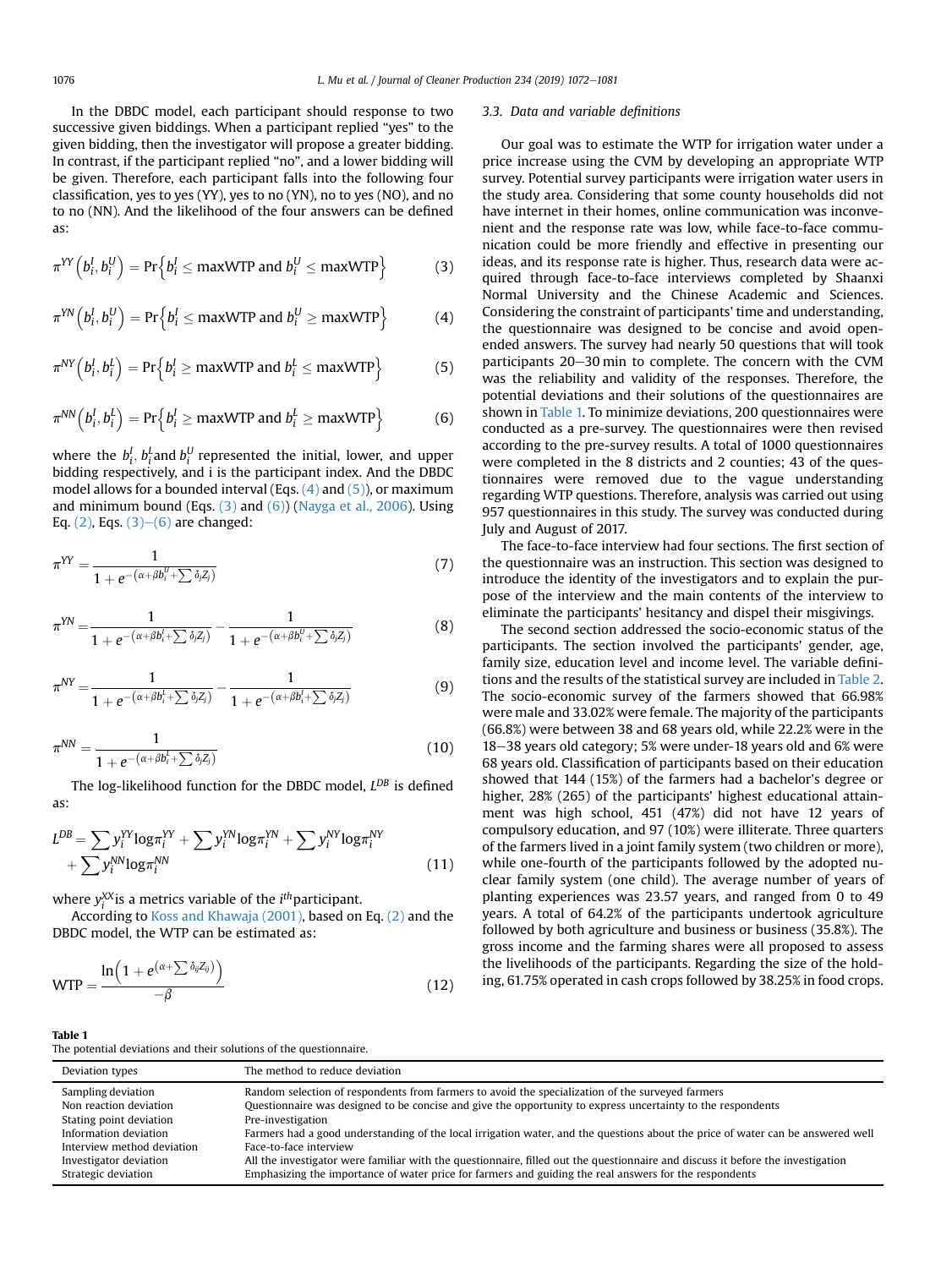<span id="page-5-0"></span>

| Table 2                                      |  |
|----------------------------------------------|--|
| Variable definitions and summary statistics. |  |

| Variable                              | Description                                                                                  | Mean   | St.Dev. | Min      | Max  |
|---------------------------------------|----------------------------------------------------------------------------------------------|--------|---------|----------|------|
| age                                   | Respondent rating of the age in the area, from $0 =$ under-18, $1 = 18-28$ to $6 =$ above 68 | 3.0172 | 1.5960  | 0        | 6    |
| Education                             | $0 =$ education level is lower than Bachelor' degree, $1 =$ not                              | 0.1542 | 0.3577  | 0        |      |
| Household labor force                 | Total members of household labor force                                                       | 3.0773 | 1.0581  |          | 5    |
| Years of farming                      | Total years of farming experience                                                            | 23.57  | 11.20   | $\Omega$ | 49   |
| Gross income                          | $=$ Total income is higher than 100,00RMB and smaller than or equal to 500,00 RMB, $0=$ not  | 0.6888 | 0.4694  | $\Omega$ |      |
| Percent farm income (%)               | Percent of gross income from faming                                                          | 68.17  | 24.67   | $\Omega$ | 100  |
| <b>Total hectares</b>                 | Total irrigated in 2017                                                                      | 0.2474 | 0.1207  | $\Omega$ | 0.64 |
| Percent cash crops (%)                | Percent irrigated cash crops production of total hectares in 2017                            | 61.75  | 26.69   | $\Omega$ | 100  |
| Percent food crops (%)                | Percent irrigated food crops production of total hectares in 2017                            | 38.25  | 26.69   | $\Omega$ | 100  |
| Irrigation water shortage             | Water scarcity from $0 =$ no deficit to $4 =$ severe deficit                                 | 1.71   | 0.96    | $\Omega$ | 4    |
| Farmers' views on current water price | Respondent rating of the price problem from $0 =$ too high to $4 =$ too low                  | 2.82   | 0.9     | $\Omega$ | 4    |
| Awareness of water price reform       | $1 =$ is aware of agricultural water price reform, $0 =$ not                                 | 0.4828 | 0.5000  | $\Omega$ |      |
| Water saving technology utilization   | $1 =$ has used the water conservation technology, $0 =$ not                                  | 0.7398 | 0.4390  |          |      |

The majority of the famers belonged to the either middle or lower socio-economic class. This particular group of farmers will have a significant impact on the average WTP values as their WTP for water is typically expected to be low.

In section [3](#page-2-0), the questionnaire addressed the participant's general consciousness of water price. Farmers' perception regarding irrigation water availability assumes an importance in their WTP. Thus, the participants were initially asked "do you have an irrigation water shortage problem on your farm?" Only 22% of the participants thought their farms lack water resources and 78% of the participants indicated that the water they received was sufficient to harvest a successful crop. We then asked the participant "do you think the water price is reasonable on your farm?" A total of 569 (59.46%) of the participants ranked the water price as a two or lower, believing the water price was high on their farms. Another two variables were proposed for water pricing reform. One variable aimed to determine the consciousness of options for the reform; therefore, participants were questioned when they were aware of water pricing reform that the water price increase is to cover the operation and maintenance costs of the water supplier. A total of 47% of the farmers reacted positively while explaining that an increase in irrigation water price might effectively enhance water use. Second, participants were also asked if they would like to use water saving irrigation technology under the reform. In contrast, approximately 74% of the participant indicated that they would not use the water conservation technology for irrigation on their farms because of the technological installations or the equipment expenses. Table 2 lists all the variable definition and summary statistics.

Section 4 included questions regarding willingness to pay for the irrigation water (Table 3). Seven sets of questions were applied in the investigation, and every question beganwith a different stated value (0.110RMB/m $^3$ , 0.121RMB/m $^3$ , 0.132 RMB/m $^3$ , 0.143 RMB/m $^3$ , 0.154 RMB/m $^3$ , 0.165 RMB/m $^3$ , and 0.220 RMB/m $^3$ ). The first 0.110 RMB/m $^3$ 

Table 3 DBDC bidding sets and the successive questions asked during the interview.

|                                           | Initial Bidding            | <b>Upper Bidding</b>                                        | Lower Bidding              |
|-------------------------------------------|----------------------------|-------------------------------------------------------------|----------------------------|
| Biding Set 1                              | $0.110$ RMB/m <sup>3</sup> | $0.165$ RMB/m <sup>3</sup>                                  | $0.055$ RMB/m <sup>3</sup> |
| Biding Set 2                              | $0.121$ RMB/m <sup>3</sup> | $0.182$ RMB/m <sup>3</sup>                                  | $0.061$ RMB/m <sup>3</sup> |
| <b>Biding Set 3</b>                       | $0.132$ RMB/m <sup>3</sup> | $0.198$ RMB/m <sup>3</sup>                                  | $0.066$ RMB/ $m3$          |
| Biding Set 4                              | $0.143$ RMB/m <sup>3</sup> | $0.215$ RMB/m <sup>3</sup>                                  | $0.072$ RMB/m <sup>3</sup> |
| Biding Set 5                              | $0.154$ RMB/m <sup>3</sup> | $0.231$ RMB/m <sup>3</sup>                                  | $0.077$ RMB/m <sup>3</sup> |
| Biding Set 6                              | $0.165$ RMB/m <sup>3</sup> | $0.248$ RMB/m <sup>3</sup>                                  | $0.083$ RMB/m <sup>3</sup> |
| Biding Set 7                              | $0.220$ RMB/m <sup>3</sup> | $0.330$ RMB/m <sup>3</sup>                                  | $0.110$ RMB/m <sup>3</sup> |
| Ouestion 1                                |                            | Would you like to pay the Initial Bidding for agricultural  |                            |
|                                           | water?                     |                                                             |                            |
| Question 2                                |                            | (If the answer is positive to question 1) Would you like to |                            |
| pay Upper Bidding for agricultural water? |                            |                                                             |                            |
| Question 3                                |                            | (If the answer is negative to question 1) Would you like to |                            |
|                                           |                            | pay Lower Bidding for agricultural water?                   |                            |

WTP values were determined based on our pre-survey result throughout Xi'an city. The range of WTP values was proposed by increasing the current water pricing  $(0.110 \text{ RMB/m}^3)$  by 10%  $(0.121\text{RMB/m}^3)$ , 20%  $(0.132 \text{ RMB/m}^3)$ , 30%  $(0.143 \text{ RMB/m}^3)$ , 40%  $(0.154 \text{ RMB/m}^3)$ , 50% (0.165 RMB/m<sup>3</sup>) and 100% (0.220 RMB/m<sup>3</sup>).

One set was randomly chosen from the seven groups to reduce the starting point deviation ([Aprahamian et al., 2010](#page-8-0)). Every participant was asked the first question "would you be willing to pay RMB/m<sup>3</sup> to purchase water from an irrigation department?" When the participant said "yes" ("no"), this question would be asked again in 50% increments to the higher (lower) bidding. During this interview, we also set aside a time interval of  $3-5$  min for the two consecutive bidding with the purpose of reducing the acquiescence deviation [\(Lee et al., 2015](#page-9-0)). As the irrigation water price has been implemented for quite a long time in the area investigated, famers have fully accepted it. In the pilot survey, all the farmers agreed to pay for the irrigation water; therefore, there was no design to distinguish between 0 bidding and protest bidding in the questionnaire. Table 4 shows the replies at different bidding levels.

## 4. Results and discussions

## 4.1. Farmers' preferences and willingness to pay (WTP)

Willingness to pay was estimated for each observation by using

| Table 4                                                                            |  |
|------------------------------------------------------------------------------------|--|
| Numbers of positive and negative answers at every given bidding level $(RMB/m3)$ . |  |

| 7<br>Bid Set 1<br>0.055RMB<br>55<br>0.89<br>0.11<br>62<br>0.110RMB<br>123<br>0.66<br>0.34<br>185<br>0.165RMB<br>77<br>0.63<br>46<br>0.37<br>Bid Set 2<br>0.061RMB<br>38<br>0.66<br>20<br>0.34<br>0.121RMB<br>96<br>0.62<br>58<br>0.38<br>154<br>0.182RMB<br>0.35<br>62<br>0.65<br>34<br>Bid Set 3<br>0.066RMB<br>0.68<br>25<br>54<br>0.32<br>0.132RMB<br>79<br>87<br>0.52<br>0.48<br>166<br>0.30<br>0.198RMB<br>26<br>61<br>0.70<br>Bid Set 4<br>41<br>0.072RMB<br>0.65<br>22<br>0.35<br>63<br>0.143RMB<br>65<br>0.51<br>0.49<br>128<br>0.215RMB<br>22<br>0.34<br>43<br>0.66<br>Bid Set 5<br>0.077RMB<br>39<br>0.61<br>25<br>0.39 |  |
|-----------------------------------------------------------------------------------------------------------------------------------------------------------------------------------------------------------------------------------------------------------------------------------------------------------------------------------------------------------------------------------------------------------------------------------------------------------------------------------------------------------------------------------------------------------------------------------------------------------------------------------|--|
|                                                                                                                                                                                                                                                                                                                                                                                                                                                                                                                                                                                                                                   |  |
|                                                                                                                                                                                                                                                                                                                                                                                                                                                                                                                                                                                                                                   |  |
|                                                                                                                                                                                                                                                                                                                                                                                                                                                                                                                                                                                                                                   |  |
|                                                                                                                                                                                                                                                                                                                                                                                                                                                                                                                                                                                                                                   |  |
|                                                                                                                                                                                                                                                                                                                                                                                                                                                                                                                                                                                                                                   |  |
|                                                                                                                                                                                                                                                                                                                                                                                                                                                                                                                                                                                                                                   |  |
|                                                                                                                                                                                                                                                                                                                                                                                                                                                                                                                                                                                                                                   |  |
|                                                                                                                                                                                                                                                                                                                                                                                                                                                                                                                                                                                                                                   |  |
|                                                                                                                                                                                                                                                                                                                                                                                                                                                                                                                                                                                                                                   |  |
|                                                                                                                                                                                                                                                                                                                                                                                                                                                                                                                                                                                                                                   |  |
|                                                                                                                                                                                                                                                                                                                                                                                                                                                                                                                                                                                                                                   |  |
|                                                                                                                                                                                                                                                                                                                                                                                                                                                                                                                                                                                                                                   |  |
|                                                                                                                                                                                                                                                                                                                                                                                                                                                                                                                                                                                                                                   |  |
| 108<br>0.154RMB<br>44<br>0.41<br>64<br>0.59                                                                                                                                                                                                                                                                                                                                                                                                                                                                                                                                                                                       |  |
| 0.231RMB<br>13<br>0.30<br>31<br>0.70                                                                                                                                                                                                                                                                                                                                                                                                                                                                                                                                                                                              |  |
| Bid Set 6<br>0.083RMB<br>11<br>30<br>0.73<br>0.27                                                                                                                                                                                                                                                                                                                                                                                                                                                                                                                                                                                 |  |
| 0.165RMB<br>58<br>0.59<br>41<br>0.41<br>99                                                                                                                                                                                                                                                                                                                                                                                                                                                                                                                                                                                        |  |
| 0.248RMB<br>27<br>0.47<br>31<br>0.53                                                                                                                                                                                                                                                                                                                                                                                                                                                                                                                                                                                              |  |
| Bid Set 7<br>0.110RMB<br>52<br>26<br>0.67<br>0.28                                                                                                                                                                                                                                                                                                                                                                                                                                                                                                                                                                                 |  |
| 0.220RMB<br>39<br>0.33<br>78<br>0.67<br>117                                                                                                                                                                                                                                                                                                                                                                                                                                                                                                                                                                                       |  |
| 0.330RMB<br>17<br>22<br>0.44<br>0.56                                                                                                                                                                                                                                                                                                                                                                                                                                                                                                                                                                                              |  |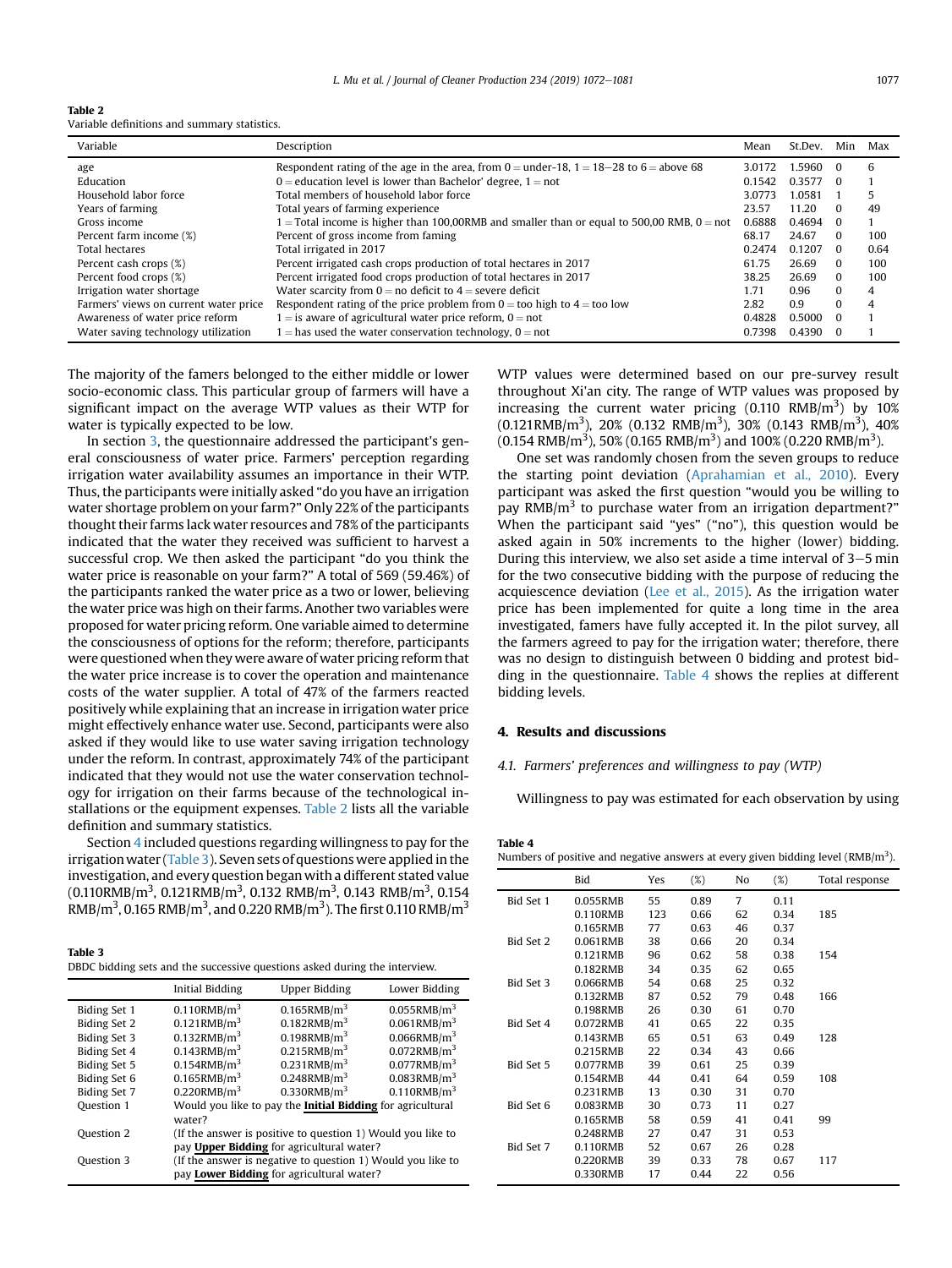#### Table 5

The estimated WTP in Xi'an, Yanta district and Zhouzhi county.

| Regions        | GDP $(^*10^9$ RMB) | Irrigation water price charged ( $RMB/m3$ ) | Estimated WTP $(RMB/m3)$ |
|----------------|--------------------|---------------------------------------------|--------------------------|
| Xi'an          | 7469.85            | 0.142                                       | $0.144$ <sup>a</sup>     |
| Yanta district | 1235.43            | 0.153                                       | 0.158 <sup>b</sup>       |
| Zhouzhi county | 134.26             | 0.116                                       | 0.098 <sup>b</sup>       |

Mean wiliness to pay.

**b** Median willingness to pay.

Eq. [\(12\)](#page-4-0), and the results are shown in Table 5. The survey results showed that, of our sampled, the mean WTP is 0.144 RMB/m<sup>3</sup>. There were few results from previous research against which we could compare the results of our research. However, the modelled WTP value (0.144 RMB/m<sup>3</sup>) was higher than the prices currently paid (0.142 RMB/m<sup>3</sup>) by producers in Xi'an city. A comparison was also carried out for Yanta district and Zhouzhi county, which had on average the best and worst economic status in Xi'an city, respectively.

One important finding was that in the Yanta district, the estimated WTP was higher than what most participants currently paid for irrigation water (0.158 RMB/m $^3$  versus 0.153 RMB/m $^3$ ). The Yanta district is the metropolitan area in Xi'an city and has superior socio-economic and geographic position contributing to an increase in the WTP for farmers. The producers' greater water saving consciousness had also been developed resulting in a higher WTP, in accordance with other research [\(Mu et al., 2016\)](#page-9-0). This finding highlighted the importance of continued outreach by the extension service to increase awareness of the water crisis both domestically and abroad. In contrast, the median WTP was less than the price currently paid by producers in Zhouzhi county  $(0.098 \text{ RMB/m}^3)$ versus 0.116 RMB/m<sup>3</sup>). This result showed that increasing water price had hardly encouraged farmers to use water in an effective manner; this information is crucial for the decisions makers. [Chen](#page-9-0) [et al. \(2014\)](#page-9-0) stated that the new mechanism of 'collect then refund'. This mechanism involved, first, establishing the water price; then collecting the water funds through raising water prices during the irrigation cycle, and, last, calculating water use associations by dividing the water funds by the total land area of the village, determining the refund amount per square meter and distributing the remainder accordingly. The reward and punishment for each farmer was also published in the village and seemed to be more of a prospect than the current increasing agricultural water prices in China. Thus, even in an area economic development where water is most abundant, farmers' WTP for irrigation water is likely to exceed that of the economically underdeveloped area when increasing the water price.

#### 4.2. Drivers of willingness-to-pay for irrigation water

The estimation results of the DBDC model are reported in Table 6. In the model, goodness-of-fit was determined using the advanced comprehensive and sequential classification ([Kanninen](#page-9-0) [and Khawaja, 1995](#page-9-0)). The steps of the sequential classification results were divided into two values: the initial correctly classified cases (ICCCs) and the fully correctly classified cases (FCCCs). An ICCC is defined as an estimated likelihood higher than 0.5, and an FCCC is described as calculating the goodness of fit. The FCCC result is 45.23%, which outclasses the baseline of 13.79% (132 "No, No") determined by the maximum opportunity criterion. Therefore, compared to all participants who were grouped, the aforementioned methods used accurately ranked more ICCCs in the most common case.

As is known, the marginal effect of the variable about the WTP was indirectly calculated, however, the sign of the estimated

## Table 6

The estimate results of the DBDC model.

| Variables                             | Coefficient            | Standard Error |
|---------------------------------------|------------------------|----------------|
| Intercept                             | $-1.2339$              | 0.9976         |
| <b>Bid</b>                            | $-0.0439**$            | 0.0039         |
| Age                                   | $-0.8817***$           | 0.6287         |
| Education                             | $0.6981*$              | 0.7123         |
| Household labor force                 | $-0.3400$              | 0.1195         |
| Years of farming                      | $0.1839**$             | 0.0422         |
| Gross income                          | $0.0030$ **            | 0.0011         |
| Percent farm income                   | $0.0029$ **            | 0.001          |
| <b>Total hectares</b>                 | $-0.0750*$             | 0.0088         |
| Percent cash crops (%)                | $-0.1019$              | 0.9433         |
| Percent food crops (%)                | 0.6574                 | 0.7002         |
| Irrigation water shortage             | $0.2124$ <sup>*</sup>  | 0.0598         |
| Farmers' views on current water price | $0.3730**$             | 0.1056         |
| Awareness of water price reform       | 1.2005**               | 0.3576         |
| Water saving technology utilization   | $-1.0658$ <sup>*</sup> | 0.5011         |
| Observations                          | 957                    |                |
| Wald Chi <sup>2</sup>                 | 139.31                 |                |
| $P >$ Chi <sup>2</sup>                | 0.0008                 |                |
| Log Likelihood                        | $-208.0258$            |                |
| <b>ICCC</b>                           | 59.87%                 |                |
| <b>FCCC</b>                           | 45.23%                 |                |

\* Significant at 5%.

\*Significant at 1%.

coefficient can demonstrate the result. If the coefficient of the bidding variable was positively significant at the 1% level, the participants would probably to say yes to a higher bidding, and the converse was also true. The coefficient of the bid variable was negative and significant at the 1% level, indicating that participants were more likely to say no to a higher bidding. [Tang and Xu \(2009\)](#page-9-0) also reported that representatives who say yes to the initial bidding will probably reject the higher bidding, consistent with the results obtained in the present study. This result was consistent with the theoretical expectations. There was a significant negative correlation between age and WTP, the estimated coefficient of which was  $-0.8817$ . The older the participants, the less they were willing to pay. As shown in [Fig. 3,](#page-7-0) one of the reasons may be that older people have less economic capacity while younger people have more knowledge regarding water resources and have frequent access to water crisis education. [Mesa-Jurado et al. \(2012\)](#page-9-0) indicated that younger participants likely care more about the future availability of agricultural resources (such as water) and maintaining the viability of their agricultural experience for a long time compared to that of the older participants. It was shown that education level was also a crucial factor affecting farmers' WTP for irrigation water. People with a higher education were more likely to pay. As shown in [Fig. 4,](#page-7-0) participants who had a bachelor degree or above seemed more likely to say yes-yes to the bidding; in contrast, the participants' who had an education level of primary school or below had the lowest WTP percentage and even said no to the initial low bidding. [Khan and Damalas \(2015\)](#page-9-0) also found that in the Vehari district the farmers who were relatively more educated had a higher mean income and greater risk perception regarding pesticides, had the lower number of a zero WTP when compared to that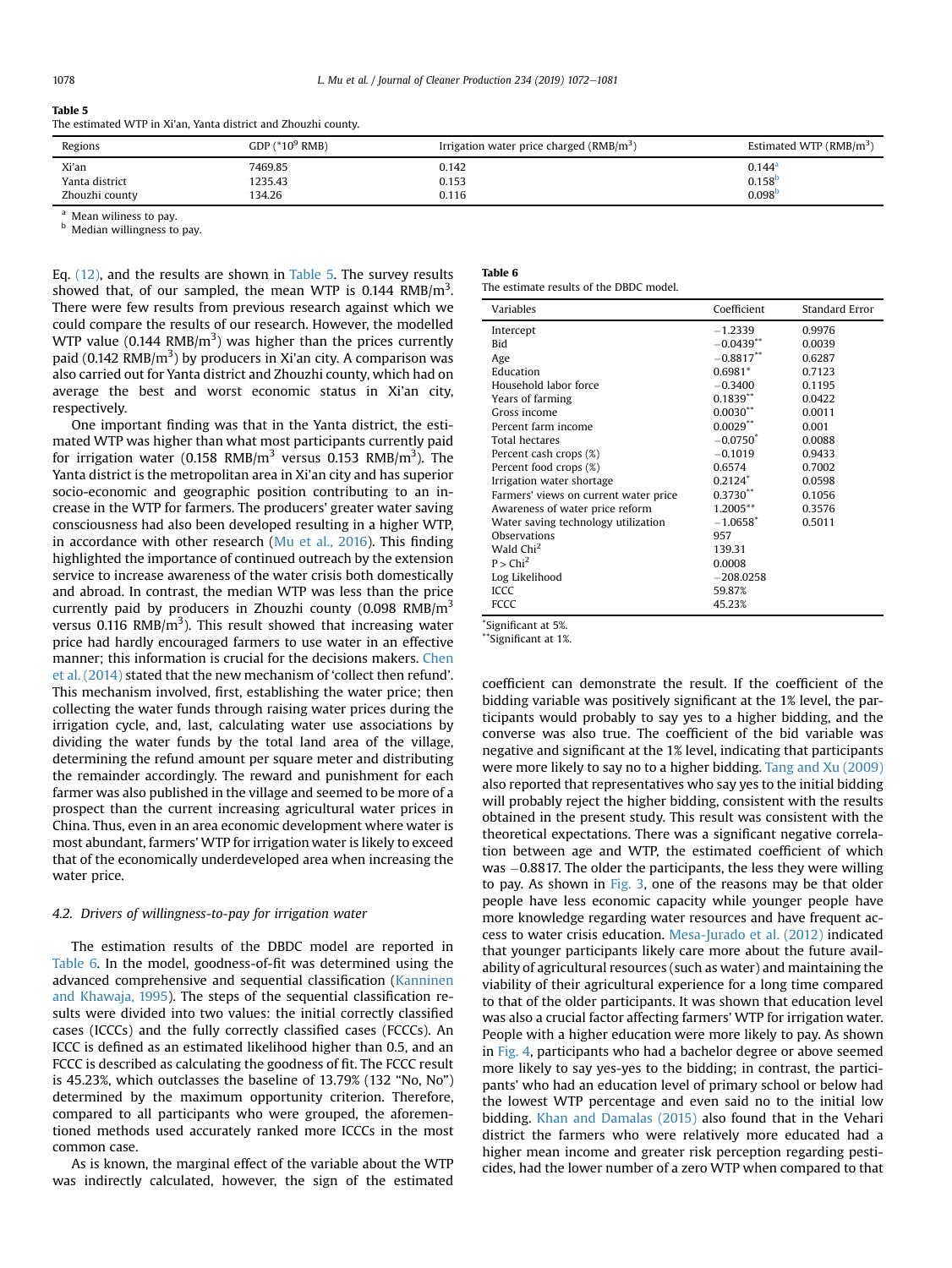<span id="page-7-0"></span>

Fig. 3. The numbers of WTP answers for different biddings under varied ages.



Fig. 4. The percentage of the different bidding answers for WTP under varied education.

of the Lodhran district. [Zhang et al. \(2019\)](#page-9-0) also indicated that education activities had significantly positive effects on habitual green consumption behaviour for energy or resources conservation, which is also consistent with our results. The reasons were as follows: one reason is that participants with a higher education level had much more knowledge regarding the water resource condition, particularly the water problem both domestically and abroad. However, these people were in a better financial condition.

The estimated coefficient of years of farming experience was statistically significant at 1%. This result may be because that producers would like to exit rather than continue using purchased non-agricultural water if the water price increases to a high level. For young producers, every year of farming experience enhances their dependence on cultivation, reducing the chance of their exit ([Knapp et al., 2018\)](#page-9-0). The study also showed that total income and agricultural income had a significant impact on farmers' WTP for irrigation water when the water price was increasing. This finding may be because for farmers who had a high income, particularly a high income from farming, the ability to pay is greater, and they are more likely to invest in agriculture because they can obtain more benefits ([Bakopoulou et al., 2010](#page-9-0)). The coefficients for household labour force were not statistically significant. However, in other research conducted by [Chandrasekaran et al. \(2009\),](#page-9-0) the medium and large producers had relatively lower WTP when compared to the marginal and small producers, which was inconsistent with the aforementioned studies. The explanation proposed by these authors was that nuclear families make decisions and allocate funds for irrigation water more easily than joint families, and their daily consumption would also be relatively less.

In our study, there was no statistical significance in the proportion of food crops and cash crops planted. Nevertheless, as the total irrigated areas increases, the WTP value for per hectare decreases. Purchasing of agricultural water from irrigated areas was decided not based on intermediate- or long-term farming resolution but on a producer's bottom line. As a result, farmers prefer changing the crop planting structure to buying agricultural water from a water administrative department under the background of a water price increases [\(Knapp et al., 2018\)](#page-9-0). The coefficients of participants' views on current water prices implied that the participants who thought the current price of water was low had a higher WTP for irrigation water. Farmers with a high willingness to pay are willing to pay higher water prices, thus they tend to think that the current water price is low; farmers with a low willingness to pay are willing to pay lower water prices, thus they tend to think the current price is high. [Tang et al. \(2013\)](#page-9-0) calculated farmers' WTP, and the results also showed that the agricultural water price is very low and a few farmers were unwilling to pay for irrigation water. The main reason was that those farmers' income was low and they had no ability to pay. At the same time, the farmers were influenced by traditional ideas; the farmers believed that it was the responsibility of the state to provide irrigation, and it should not be borne by farmers.

Coefficients of variables that determine the consciousness of water price reform and water scarcity problems were positively related. As expected, farmers' assessment of their irrigation water deficit was positive at a 5% level and statistically significant, indicating a higher WTP for irrigation water if agricultural water resources were considered scarce. [Bozorg-Haddad et al. \(2016\)](#page-9-0) also indicated that farmers' WTP for irrigation water during a water shortage was high and was found to be highly variable during sufficient water periods, a conclusion consistent with the findings of our study. These results highlighted the importance of increasing extension efforts to increase awareness of growing and long-term water scarcity in the study area. Farmers who had a higher awareness of water price reform displayed a greater probability to say yes to a higher bidding. This finding was due to those who participated in conservation programmes, such as water price reform, had better access to conservation information and completed production decisions based on the impact of their choices on future periods.

A somewhat unexpected results was that farmer's WTP decreased if they chose to use the water saving technology. In contrast, [Tabieh et al. \(2015\)](#page-9-0) showed that farmers' maximum WTP for irrigation water was determined based on the irrigation methods used; the water payment ability used in drip irrigation was the highest (JD 0.84  $\text{m}^{-3}$ ), while the water payment ability used in sprinkler irrigation was the lowest (JD 0.07  $m^{-3}$ ). Approximately 60% of the study area was currently broadly irrigated while 40% was drip irrigated or furrow and sprinkler irrigated. This observation may be because the irrigated crops had the lowest value added and profitability. In addition, the investment in the construction of the infrastructure (such as pipe and pump) may have exacerbated farmers' burden and may not have resulted in any benefits. Therefore, farmers preferred to pay higher water prices and were unwilling to pay for more investment in equipment to increase the irrigation efficiency.

## 5. Conclusions and policy implications

## 5.1. Conclusions

The central government of China is implementing agricultural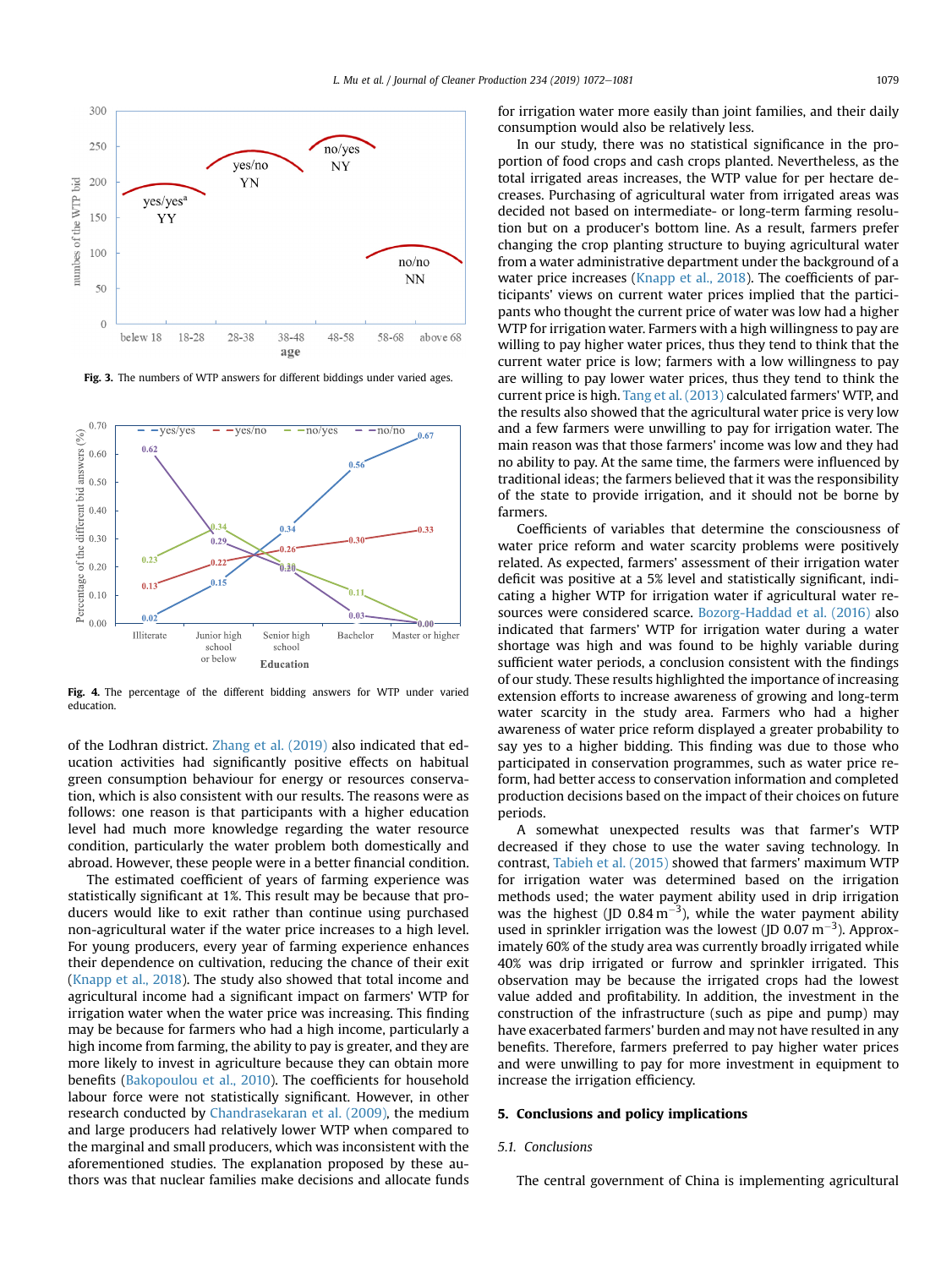<span id="page-8-0"></span>water price reform to slow and reverse water shortage; the price is required to cover the operation and maintenance costs of a water supplier within 10 years. When pricing the irrigation water, the farmers' bearing capacity should be considered. The DBDC-CVM was applied to estimate farmers' willingness to pay and its influencing factors corresponding to various water prices.

This research generated an estimated WTP of 0.144 RMB/m<sup>3</sup>. Importantly, the value was higher than the prices currently paid  $(0.142 \text{ RMB/m}^3)$  by participants in Xi'an city. The results also identified a range of factors affecting farmers' WTP. While participants were aware of a growing water deficit, few participants believed that the water deficit was a problem that directly impacted their farm operation.

Nonetheless, a higher awareness seemed to predict an increases in participants' WTP for irrigation water. This finding highlights the significance of continued outreach by the extension service to increase awareness of the water crisis in northwest China. In total, 6 variables have a positively statistically significant impacts on WTP, including years of farming, gross income, percent farm income, irrigation water shortage, farmers' views on current water price and awareness of water price reform. In contrast, the bidding, age, and total hectares had negative and statistically significant impacts on producers' WTP. A somewhat unexpected results was that farmer' WTP decreased if they chose to use water saving technology, which may have important policy implication in sustainable management of water resources as shown in the following.

This paper demonstrated how water pricing in the agricultural sector based on farmers' WTP can be derived to evaluate agricultural water management strategies that involve water allocation policies, conservation options, and irrigation practices.

## 5.2. Policy implications

In the context of climate change and the transformation of traditional economic development, water price increases have been implemented by the Chinese government aiming to achieve sustainable utilization of agricultural water resources. The rationality of the water price directly influences farmers' responses to water price reform, their irrigation decision behavior, and their motivation for conservation. Farmers are the main bearers of water prices, and farmers' income and agricultural income are relatively low. In this case, if increasing the water price does not consider farmers' tolerance or the water price is much higher than the maximum wiliness to pay, then the water pricing policies cannot truly be among the most effective tool for managing water resources, and the goals of the water price reform will not be achieved in China. Therefore, it is of great practical significance to quantitatively analyse the optimal range of agricultural water price adjustment from farmers' behaviour, demand and willingness. According to the results obtained in this paper, the following policy implications are presented. First, the government should grasp the scale of the water price adjustment. For example, the government should implement differential water prices in different areas based on socio-economic status and geographic position. From our study, in the Yanta district farmers' WTP is higher than the current price while in Zhouzhi county the WTP is much lower than the price currently paid. Thus, water price can be appropriately increased in areas with better economic conditions to increase water use efficiency. However, in economically under-developed areas, the government should design relevant subsidy policies to compensate for the negative impact of increasing water price on farmers. Second, the government should take correct guidance responsibility for the water scarcity and steer farmer consciousness and behaviour in the correct direction. For example, farmers who had a higher awareness of water price reform and considered water resource scarce were more likely to have higher WTP. Many people believe that water is a public resource and inexhaustible. In addition, the low WTP also influenced by the traditional concept that irrigation is the responsibility of the state and should not be undertaken by farmers. Therefore, the government has the responsibility to increase farmers' awareness of the water crisis. Third, the government must strengthen water conservation and consumption education for young people. For example, our results showed that there were significant differences in age in terms of the WTP; younger less than 48 years of age had a higher WTP than those participants older than 48 years [\(Fig. 3](#page-7-0)). This result was mainly because younger people have more knowledge regarding water resources, frequent access to water crisis education, have a higher education. As future citizens of our society, young people will join our world and become a major force in water conservation and realizing the value of water in the near future.

Nevertheless, the conclusion that the participants who chose to use water saving technology decreased the WTP could have important implications in the theory and practice of sustainability. While large water savings or a water use efficiency increases could be achieved by increasing participants' awareness of using waterconservation technology, such practices may also decrease the level of the farmers' WTP for water from irrigation districts. If the decreasing influence on the WTPs of adopted water saving technology was to the extent that the government cannot set the price of the water to a level that allowed them to recover the cost of the investment in equipment, then the financial viability of the practices may be hampered. A similar conflict may also arise between conservation programmes that focus on improving irrigation efficiency and programmes that focus on conversions to drip or sprinkling irrigation methods. Both types of programmes would positively impact the sustainability of the water demand management by reducing water usage. However, the effectiveness of the viability of the practice may negatively influence the other water saving programme. If such changes limit the revenue earned by irrigation districts, the financial viability of such practices may also be limited. Therefore, policymakers need to consider such unintended consequences when promoting water-saving technology. For example, water-saving technology implementation that focuses on improving water use efficiency may be more beneficial in areas where the government invested in these water-saving facilities and infrastructure.

## Acknowledgements

This work was financially supported by the Ministry of Education Humanities and Social Science Research Youth Foundation (17XJC790010), Major projects of the Humanities and Social Sciences base of the Ministry of Education (17JJD790015) and Funded Projects for the Academic Leaders and Academic Backbones, Shaanxi Normal University, China (18QNGG011).

## Appendix A. Supplementary data

Supplementary data to this article can be found online at [https://doi.org/10.1016/j.jclepro.2019.06.269.](https://doi.org/10.1016/j.jclepro.2019.06.269)

### References

- [Aidam, P.W., 2015. The impact of water-pricing policy on the demand for water](http://refhub.elsevier.com/S0959-6526(19)32234-6/sref1) [resources by farmers in Ghana. Agric. Water Manag. 158, 10](http://refhub.elsevier.com/S0959-6526(19)32234-6/sref1)-[16](http://refhub.elsevier.com/S0959-6526(19)32234-6/sref1).
- [Alcon, F., Tapsuwan, S., Brouwer, R., Miguel, M.D., 2014. Adoption of irrigation water](http://refhub.elsevier.com/S0959-6526(19)32234-6/sref2) [policies to guarantee water supply: a choice experiment. Environ. Sci. Policy 44,](http://refhub.elsevier.com/S0959-6526(19)32234-6/sref2)  $226 - 236$  $226 - 236$
- [Aprahamian, F., Chanel, O., Luchini, S., 2010. Modeling starting point bias as un](http://refhub.elsevier.com/S0959-6526(19)32234-6/sref3)[observed heterogeneity in contingent valuation surveys: an application to air](http://refhub.elsevier.com/S0959-6526(19)32234-6/sref3)